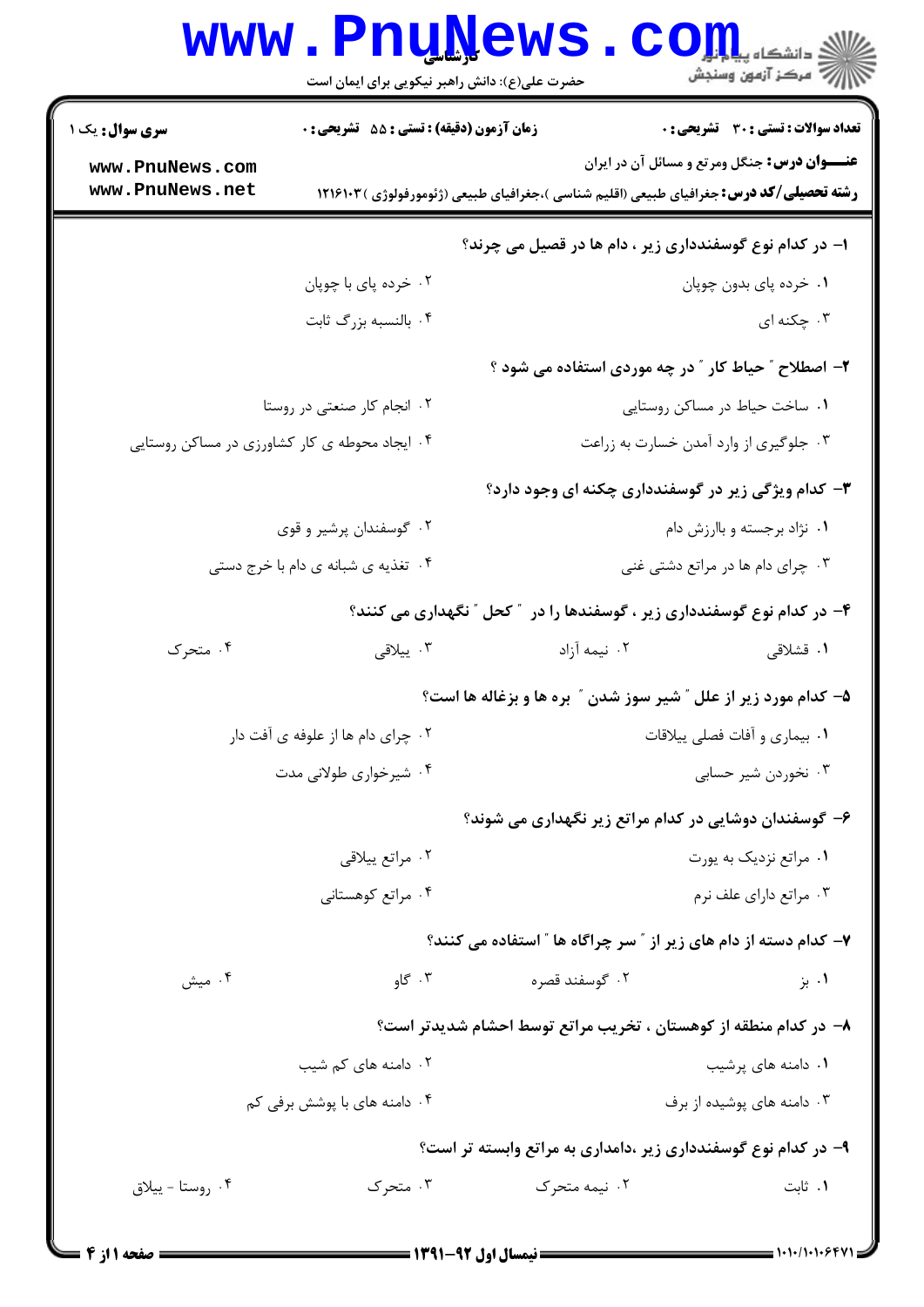|                                                                   | <b>www.PnuNews</b><br>حضرت علی(ع): دانش راهبر نیکویی برای ایمان است |                                                                                                 | ارد دانشگاه پیاه <mark>بر</mark><br>ارد دانشگاه پیاه <del>بو</del> ر |  |  |
|-------------------------------------------------------------------|---------------------------------------------------------------------|-------------------------------------------------------------------------------------------------|----------------------------------------------------------------------|--|--|
| <b>سری سوال : ۱ یک</b>                                            | <b>زمان آزمون (دقیقه) : تستی : 55 تشریحی : 0</b>                    |                                                                                                 | <b>تعداد سوالات : تستی : 30 ٪ تشریحی : 0</b>                         |  |  |
| www.PnuNews.com<br>www.PnuNews.net                                |                                                                     | <b>رشته تحصیلی/گد درس:</b> جغرافیای طبیعی (اقلیم شناسی )،جغرافیای طبیعی (ژئومورفولوژی ) ۱۲۱۶۱۰۳ | <b>عنـــوان درس:</b> جنگل ومرتع و مسائل آن در ایران                  |  |  |
| ۱۰- کدام یک از اراضی زیر برای گسترش زراعت های علوفه ای مناسب است؟ |                                                                     |                                                                                                 |                                                                      |  |  |
| ۰۴ جلگه های ساحلی                                                 | ۰۳ مناطق کوهستانی                                                   | ۰۲ حواشی کویرها                                                                                 | ۰۱ دشت های حاصلخیز                                                   |  |  |
|                                                                   |                                                                     | 11- علت کم بودن مراتع گاوی در کشور ، کدام مورد زیر است؟                                         |                                                                      |  |  |
| ۰۲ شرایط آب و هوایی خشک                                           |                                                                     | ٠١. رونق كم گاوداري ها                                                                          |                                                                      |  |  |
|                                                                   | ۰۴ تبدیل مراتع گاوی به باغ                                          |                                                                                                 | ۰۳ نیاز فزاینده به مراتع گوسفندی                                     |  |  |
|                                                                   |                                                                     |                                                                                                 | ۱۲- «شتر» از کدام علوفه زیر بیشتر تغذیه می کند؟                      |  |  |
| ۰۴ اشلن                                                           | ۰۳ شبدر                                                             | ٢. يونجه                                                                                        | ۰۱ يولاف                                                             |  |  |
|                                                                   |                                                                     | ۱۳- در شرایط امروزی ، کدامیک از مراتع زیر وضعیت خراب تری دارد ؟                                 |                                                                      |  |  |
| ۰۴ مراتع پائیزی                                                   | ۰۳ مراتع حريم                                                       | ۰۲ مراتع قشلاقی                                                                                 | ٠١ مراتع ييلاقي                                                      |  |  |
|                                                                   |                                                                     | ۱۴- مراتع واقع در سرزمین های نیمه باتلاقی و مرطوب برای کدام دام زیر مناسب تر است؟               |                                                                      |  |  |
| ۰۴ گوسفند                                                         | ۰۳ شتر                                                              | ۰۲ گاومیش                                                                                       | ۰۱ بز                                                                |  |  |
|                                                                   |                                                                     |                                                                                                 | 1۵- در کدام منطقه ی زیر مراتع درجه ی یک وجود دارد؟                   |  |  |
|                                                                   | ۰۲ قزوین تا نزدیکی های آذربایجان                                    | ۰۱ دشت گرگان                                                                                    |                                                                      |  |  |
| ۰۴ سواحل جنوب                                                     |                                                                     |                                                                                                 | ۰۳ مربوان و سقز                                                      |  |  |
|                                                                   |                                                                     | ۱۶- ماده ی« کتیرا » از کدام بوته ی مرتعی زیر به دست می آید؟                                     |                                                                      |  |  |
| ۰۴ گون                                                            | ۰۳ اشلن                                                             | ۰۲ خارشتر                                                                                       | ۰۱ باريجه                                                            |  |  |
|                                                                   |                                                                     |                                                                                                 | ۱۷– ″ کت کردن ″ گوسفندان نتیجه ی کدام مورد زیر است؟                  |  |  |
|                                                                   | ۰۲ سرمای شدید در مراتع بهاره                                        | ٠١ بارندگی تابستانی در مراتع ييلاقی                                                             |                                                                      |  |  |
|                                                                   | ۰۴ خشکی گرامینه ها در مراتع قشلاقی                                  |                                                                                                 | ۰۳ گرمای ناگهانی در مراتع تابستانی                                   |  |  |
|                                                                   |                                                                     | 18- مراتع " نبکایی " در کدام منطقه ی زیر تشکیل می شود؟                                          |                                                                      |  |  |
| ۰۴ مرطوب                                                          | دشتی $\cdot^{\mathsf{r}}$                                           | ۰۲ بياباني                                                                                      | ۰۱ کوهستانی                                                          |  |  |
|                                                                   |                                                                     | ۱۹- عامل رویش انبوه گیاهان در اراضی آهکی جنوب کشور کدام مورد زیر است؟                           |                                                                      |  |  |
|                                                                   | ۰۲ داشتن آب جاری فراوان                                             |                                                                                                 | ۰۱ ظرفیت حرارتی کم                                                   |  |  |
|                                                                   | ۰۴ هدایت الکتریکی زیاد                                              |                                                                                                 | ۰۳ قابلیت دمایی بالا                                                 |  |  |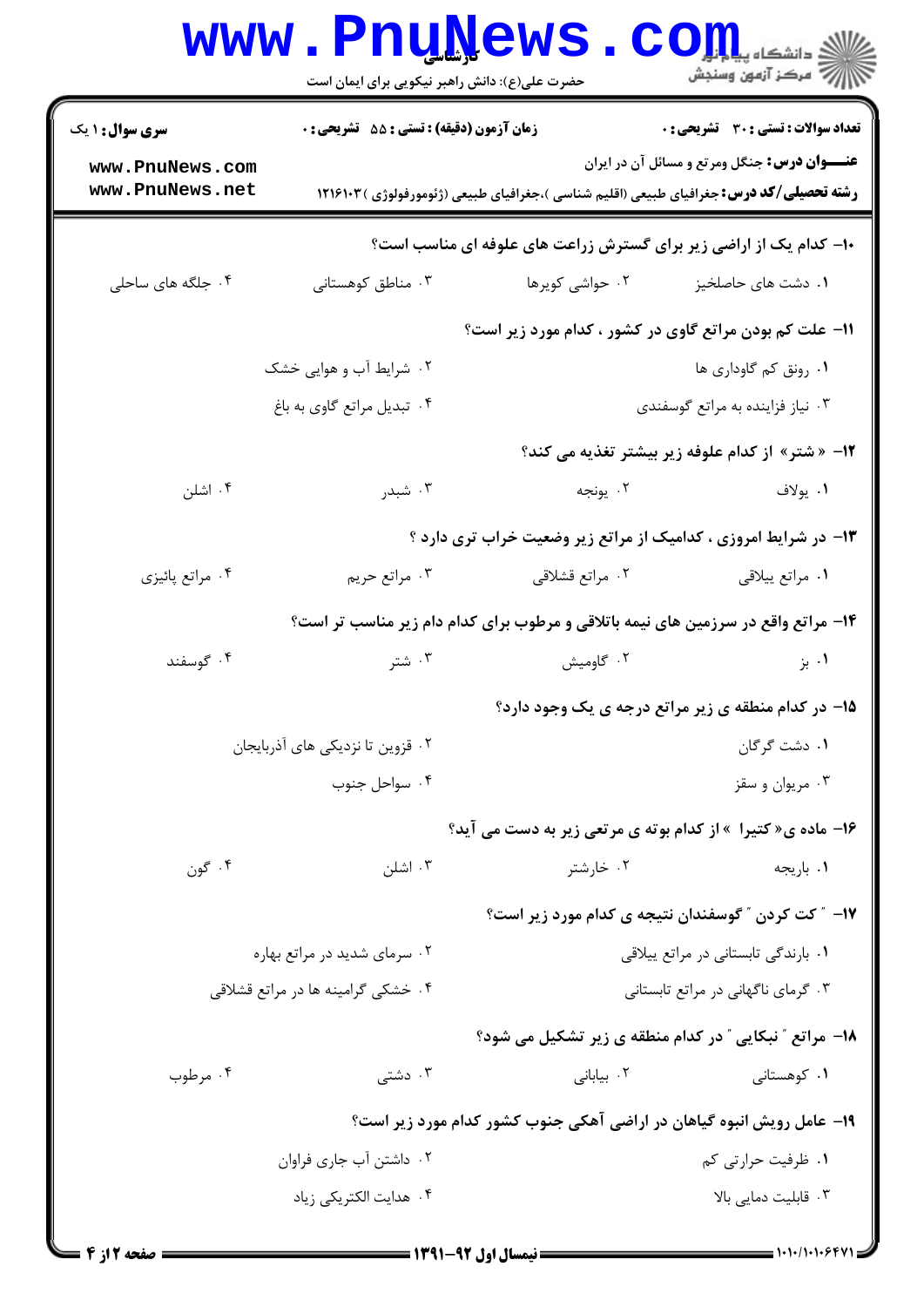|                                                              | <b>www.PnuNews</b>                                                                           |                                                                                                 | الله دانشکاه پیاپایی<br>الله عرکز آزمهن وسنجش                                                       |
|--------------------------------------------------------------|----------------------------------------------------------------------------------------------|-------------------------------------------------------------------------------------------------|-----------------------------------------------------------------------------------------------------|
|                                                              | حضرت علی(ع): دانش راهبر نیکویی برای ایمان است                                                |                                                                                                 |                                                                                                     |
| <b>سری سوال : ۱ یک</b><br>www.PnuNews.com<br>www.PnuNews.net | زمان آزمون (دقیقه) : تستی : 55 آتشریحی : 0                                                   | <b>رشته تحصیلی/کد درس:</b> جغرافیای طبیعی (اقلیم شناسی )،جغرافیای طبیعی (ژئومورفولوژی ) ۱۲۱۶۱۰۳ | <b>تعداد سوالات : تستی : 30 ٪ تشریحی : 0</b><br><b>عنـــوان درس:</b> جنگل ومرتع و مسائل آن در ایران |
|                                                              |                                                                                              | ۲۰- کدام مورد زیر جزو معایب گیاهان مرتعی ریزوم دار است؟                                         |                                                                                                     |
|                                                              | ۰۲ قابلیت پایین ذخیره سازی غذا                                                               |                                                                                                 | ۰۱ آسیب پذیری در برابر صدمات مکانیکی                                                                |
| ۰۴ غيرقابل انتقال بودن                                       |                                                                                              | ۰۳ ناتوانی در رقابت با گیاهان مهاجم                                                             |                                                                                                     |
|                                                              |                                                                                              | <b>۲۱</b> - کدام گیاه مرتعی زیر در حواشی کویرها زیاد دیده می شود؟                               |                                                                                                     |
| ۰۴ نی                                                        | ۰۳ جگن                                                                                       | ۰۲ اسفناج وحشى                                                                                  | ٠١ شيرين بيان                                                                                       |
|                                                              |                                                                                              | ۲۲- مقدار تولید علوفه ی خشک در هر هکتار از " مراتع متوسط " کدام مقدار زیر است؟                  |                                                                                                     |
| ۴. ۴۵۰ کیلوگرم                                               | ۰۴ کیلوگرم                                                                                   | ۰۲ کیلوگرم                                                                                      | ۰۱ ۱۵۰ کیلوگرم                                                                                      |
|                                                              |                                                                                              | ۲۳- حداکثر ظرفیت مراتع درجه دو برای ۱۰۰ روز چرا کدام مقدار زیر است؟                             |                                                                                                     |
| ۰۲ ۱ واحد دامی در هر ۲ هکتار                                 |                                                                                              | ۰۱ ۱واحد دامی در هر ۴ هکتار                                                                     |                                                                                                     |
|                                                              | ۴. نیم واحد دامی در هر هکتار                                                                 | ۰۳ راحد دامی در هر هکتار                                                                        |                                                                                                     |
|                                                              | ۲۴- کدام فعالیت روستایی - ایلاتی زیر ، نیازمند مصرف بوته های مرتعی بیشتری به عنوان هیزم است؟ |                                                                                                 |                                                                                                     |
| ۰۴ تهیه ی قره قروت                                           | ۰۳ کره گیری                                                                                  | ۰۲ تهیه ی پنیر                                                                                  | ۰۱ تهیه ی ماست از شیر                                                                               |
|                                                              |                                                                                              | <b>۲۵</b> - مهم ترین مورد مصرف گیاه مرتعی اشلن یا « اشنان» کدام مورد زیر است؟                   |                                                                                                     |
| ۰۴ تهیه ی کدئین                                              | ۰۳ دارویی                                                                                    | ۰۲ قلیا گیری                                                                                    | ۰۱ کتیرا گیری                                                                                       |
|                                                              |                                                                                              | ۲۶- کدام مورد زیر مهم ترین و اساسی ترین مانع مرتع کاری در مناطق خشک است؟                        |                                                                                                     |
|                                                              | ۰۲ سفتی و غیر قابل نفوذ بودن خاک                                                             |                                                                                                 | ۰۱ نابودي گونه هاي مرغوب بر اثر چراي بي رويه                                                        |
| ۰۴ فرسایش شدید خاک                                           |                                                                                              | ۰۳ سیر قهقرایی میکروکلیما                                                                       |                                                                                                     |
|                                                              |                                                                                              |                                                                                                 | <b>۲۷- کدام دام زیر سهم بیشتری در تخریب مراتع دارد؟</b>                                             |
| ۰۴ گاو                                                       | ۰۳ شتر                                                                                       | ۰۲ گوسفند                                                                                       | ۰۱ گاومیش                                                                                           |
|                                                              |                                                                                              |                                                                                                 |                                                                                                     |
|                                                              | ۰۲ مقاومت به خشکی                                                                            |                                                                                                 | <b>۲۸- کدام مورد زیر از مزایای بزداری محسوب می شود؟</b><br>۰۱ زاد و ولد زياد                        |
|                                                              | ۰۴ تغذیه از ریشه ی گیاهان مرتعی                                                              |                                                                                                 | ۰۳ تنوع غذایی زیاد                                                                                  |
|                                                              |                                                                                              | ۲۹- برای تثبیت ماسه در مراتع بیابانی ، استفاده از کدام گیاه زیر مناسب تر است؟                   |                                                                                                     |
| ۰۴ گز                                                        | ۰۳ اسکنبیل                                                                                   | ۰۲ تاغ                                                                                          | ۰۱ سبد                                                                                              |
|                                                              |                                                                                              |                                                                                                 |                                                                                                     |